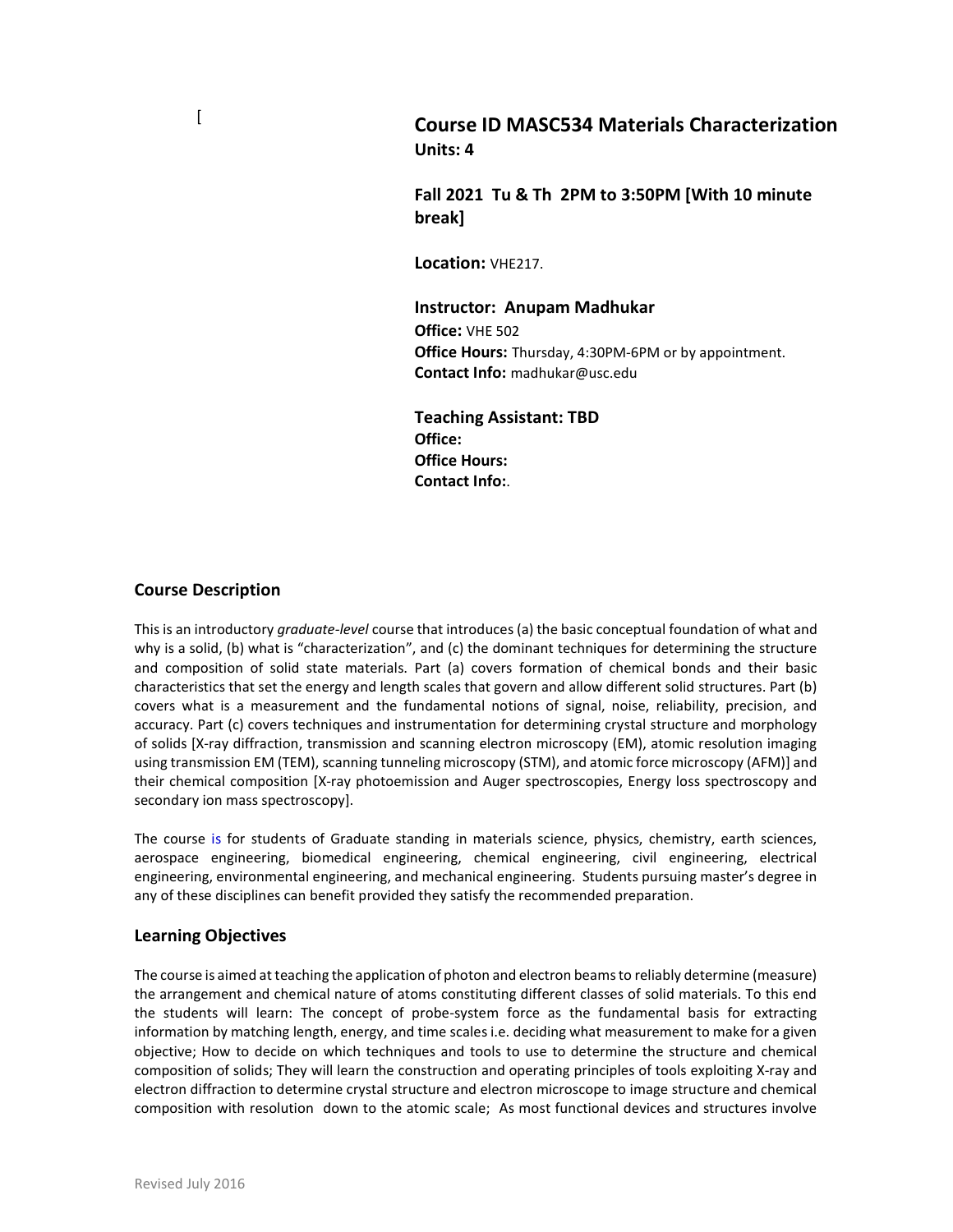multiple materials and thus interfaces, the students will learn techniques sensitive to behavior near surfaces and interfaces such as X-ray core-level photoemission spectroscopy and and scanning tunneling microscopy.

## Recommended Preparation

Undergraduate physics (mechanics and electricity & magnetism), chemistry (inorganic, analytical, and physical), mathematics (vector algebra, trigonometry, series expansion and convergence, Fourier and Laplace transforms, linear algebra, differential and integral calculus, ordinary and partial differential equations). Graduate level preparation in quantum mechanics or solid-state physics. Students can request waiver for the graduate level prerequisites if they have the necessary background.

Books: Lecture Notes containing necessary references will be provided; D. B. Williams & C. Barry Carter, "Transmission Electron Microscopy" (Springer).

## Description and Assessment of Assignments

Three home assignments (before midterm exam) comprising assigned readings and solution of problems; Two weeks after the midterm exam, outline of a term paper on a topic of student's choice related to the course and approved by the instructor is due.

Full term-paper written on the approved topic is due at the last lecture (will constitute written part of the final exam).

Presentation of the synopsis of the Term-paper during specified exam hour will complete the final exam.

## Grading Breakdown

Attendance 10% Homework 15% Mid-Term Exam 25% Final Exam [Written Term-Paper 35% + Synopsis Presentation 15%] 50%

### Assignment Submission Policy

Hardcopy of answers to the assigned problems are to be turned in at the specified class

### Grading Timeline

Graded homework will be returned typically within a week of the submission date.

### Additional Policies

No late assignments accepted.

Expect 100% attendance.

If a class is to be missed, inform the instructor a week in advance so arrangement can be made (such as providing reading instructions and / or lecture handout, if any).

No electronic gadgets are allowed to be used in the class without the explicit permission of the instructor.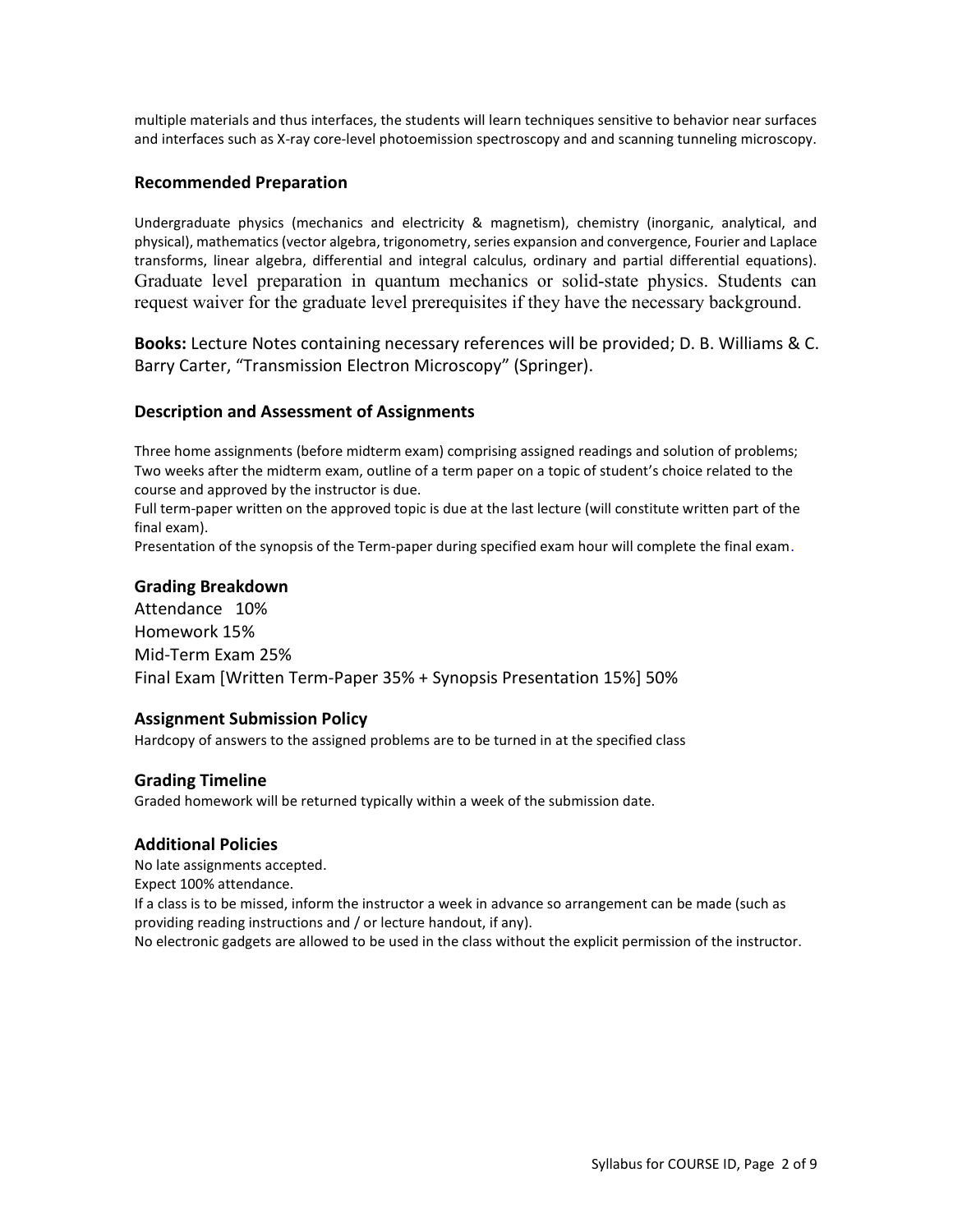# Course Schedule: Topics and Weekly Breakdown

|        | <b>Topics/Daily Activities</b>                                                                                                                                                                                                                                              | <b>Readings and Homework</b> | <b>Deliverable/ Due Dates</b> |
|--------|-----------------------------------------------------------------------------------------------------------------------------------------------------------------------------------------------------------------------------------------------------------------------------|------------------------------|-------------------------------|
| Week 1 | <b>Fundamental Concepts:</b><br>"Characterization"--<br>Probe / System /<br>Detection Concept &<br><b>Information Transfer;</b><br>Nature of the Probe-<br>Wave & Particle;<br>Fundamental Scales--<br>Length, Time, Energy;<br>Detection-- What is it?<br>Noise and Signal | Lecture notes                |                               |
| Week 2 | Atoms-Core &<br>Valence electrons;<br>Molecular/ Chemical<br>Bonding & Stability-<br>Charge Sharing &<br>Transfer:<br>Triatomic Molecules &<br>Structure; Orbital<br>hybridization &<br>Coordination: Core<br>level shifts & ESCA;<br>X-Ray Photoemission                   | Lecture notes                | HW 1 Assigned                 |
| Week 3 | Waves: Longitudinal &<br>Transverse; Interference;<br>Reflection, Refraction, &<br>Diffraction (vs Particle<br>Blocking)<br>Young's single & double<br>slit interference;<br>Concept of Resolution-<br>Rayleigh Limit                                                       | Lecture notes                | HW 1 Due                      |
| Week 4 | Material<br>Structure:<br>Crystalline,<br>polycrystalline,<br>amorphous; Crystal<br>structure-- space<br>lattice & basis;<br>primitive cell &<br>translation vectors;<br>Bravais lattices; types<br>of crystal structures;<br>Miller indices;<br>directions & planes;       | Lecture notes.               | HW 2 Assigned                 |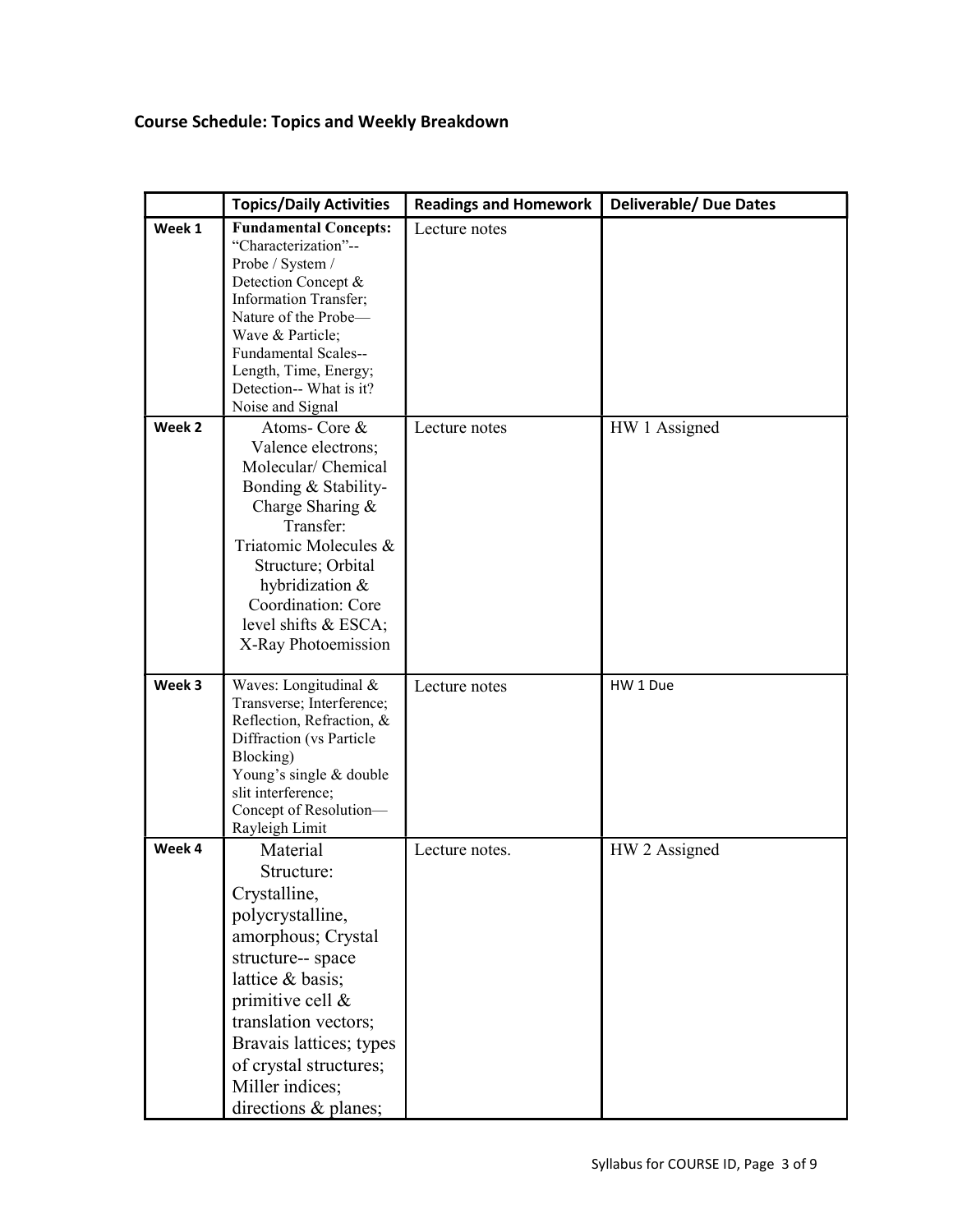| Week 5 | <b>Structure</b><br><b>Determination:</b><br>Phenomenon--<br>Diffraction & Bragg<br>law; Reciprocal<br>lattice; Brillouin<br>zones; Scattering &<br><b>Ewald Construction;</b><br>Fourier analysis;<br>Structure factor &<br>Atomic form factor;<br>Illustrative examples. | Lecture notes                                                                                  | HW 2 Due<br>HW 3 Assigned     |
|--------|----------------------------------------------------------------------------------------------------------------------------------------------------------------------------------------------------------------------------------------------------------------------------|------------------------------------------------------------------------------------------------|-------------------------------|
| Week 6 | <b>Structure</b><br>determination Probe:<br>X-Rays-Interaction<br>and Instrumentation;<br>Methods & Analyses;<br>Electrons; Need for<br>higher energy & thin<br>specimens; Nearly<br>Grazing incidence                                                                     | Lecture notes.                                                                                 | HW 3 Due                      |
| Week 7 | Review<br><b>Mid-Term Exam</b>                                                                                                                                                                                                                                             |                                                                                                |                               |
| Week 8 | Electron Microscope-<br>analogy with Optical<br>microscope; Electron<br>Gun; Electromagnetic<br>lenses; Aberrations;<br>diffraction vs Imaging;<br>Resolution                                                                                                              | Lecture notes.<br>TEM, by<br>D. B. Williams &<br>C. Barry Carter,<br>(Springer)<br>Ch.5 & Ch 6 |                               |
| Week 9 | TEM Imaging:<br>Intensity-based--<br>Thickness vs Z-<br>Contrast;<br>Bright & Dark field<br>conditions; Lattice<br>Resolution;<br>Phase based-<br>Interference between<br>diffracted beams                                                                                 | Lecture Notes<br>TEM, by<br>D. B. Williams &<br>C. Barry Carter,<br>(Springer)<br>Ch.7 & Ch 9  | <b>Term Paper Outline Due</b> |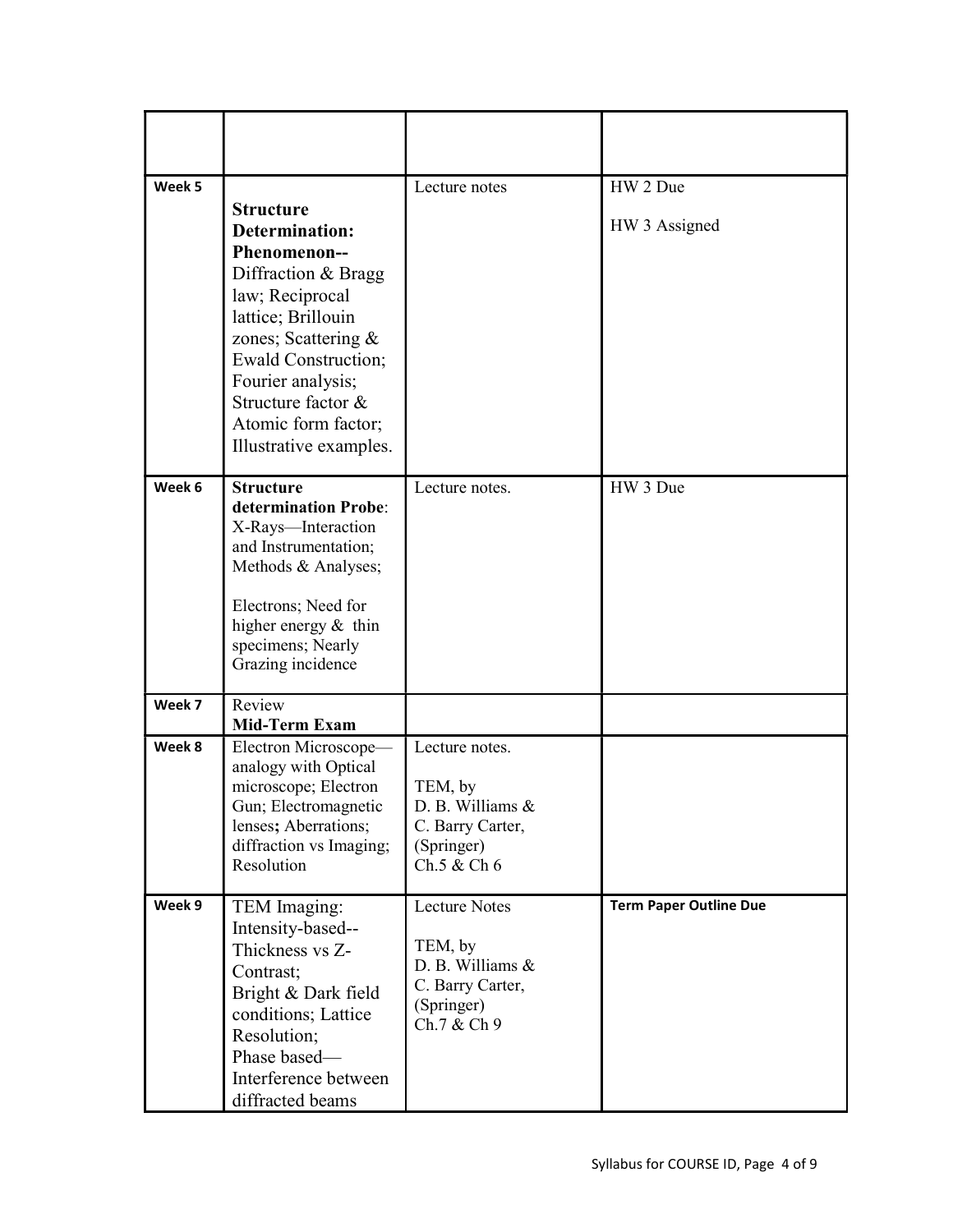| <b>Week 10</b> | SEM: Solid                          | Lecture notes | Term Paper Outline Finalized       |
|----------------|-------------------------------------|---------------|------------------------------------|
|                | Morphology-                         |               |                                    |
|                | Backscattered &                     |               |                                    |
|                | Secondary electrons;                |               |                                    |
|                | Instrumentation; Depth              |               |                                    |
|                | of Field;                           |               |                                    |
| Week 11        | Analytical Electron                 | Lecture notes |                                    |
|                | Microscopy: Chemical                |               |                                    |
|                | Composition-                        |               |                                    |
|                | <b>Electron Energy Loss</b>         |               |                                    |
|                | Spectroscopy (EELS);                |               |                                    |
|                | X-Ray Dispersive                    |               |                                    |
|                | Spectroscopy; Auger                 |               |                                    |
|                | electron spectroscopy.              |               |                                    |
| Week 12        | XPS: The Si $/ a$ -SiO <sub>2</sub> | Lecture notes |                                    |
|                | system-                             |               |                                    |
|                | Characterizing Glass-               |               |                                    |
|                | <b>Structure Induced</b>            |               |                                    |
|                | Charge Transfer &                   |               |                                    |
|                | Continuous Random                   |               |                                    |
|                | Network model;                      |               |                                    |
|                | Atomically sharp                    |               |                                    |
|                | interfaces;                         |               |                                    |
|                | Heterojunctions                     |               |                                    |
| Week 13        | Morphology at atomic                | Lecture notes |                                    |
|                | resolution-AFM:                     |               |                                    |
|                | Inter-atomic and Inter-             |               |                                    |
|                | <b>Body Forces;</b>                 |               |                                    |
|                | Instrumentation;                    |               |                                    |
|                | Cantilever deflection;              |               |                                    |
|                | Non-Contact and                     |               |                                    |
|                | Contact mode imaging                |               |                                    |
|                | protocols;                          |               |                                    |
| Week 14        | <b>Scanning Tunneling</b>           | Lecture notes |                                    |
|                | Microscopy:                         |               |                                    |
|                | Tip - Solid Fermi level             |               |                                    |
|                | alignment; Tunneling                |               |                                    |
|                | Phenomenon &                        |               |                                    |
|                | Current;                            |               |                                    |
|                | Instrumentation &                   |               |                                    |
|                | Atomically-resolved                 |               |                                    |
|                | imaging modes                       |               |                                    |
| Week 15        | Review of the                       |               | <b>Term Paper Due</b>              |
|                | course.                             |               |                                    |
|                |                                     |               |                                    |
| <b>FINAL</b>   |                                     |               | Dec 2021                           |
|                |                                     |               | 2PM to 4PM                         |
|                |                                     |               | <b>VHE 217</b>                     |
|                |                                     |               | For the date and time of the final |
|                |                                     |               | for this class, consult the USC    |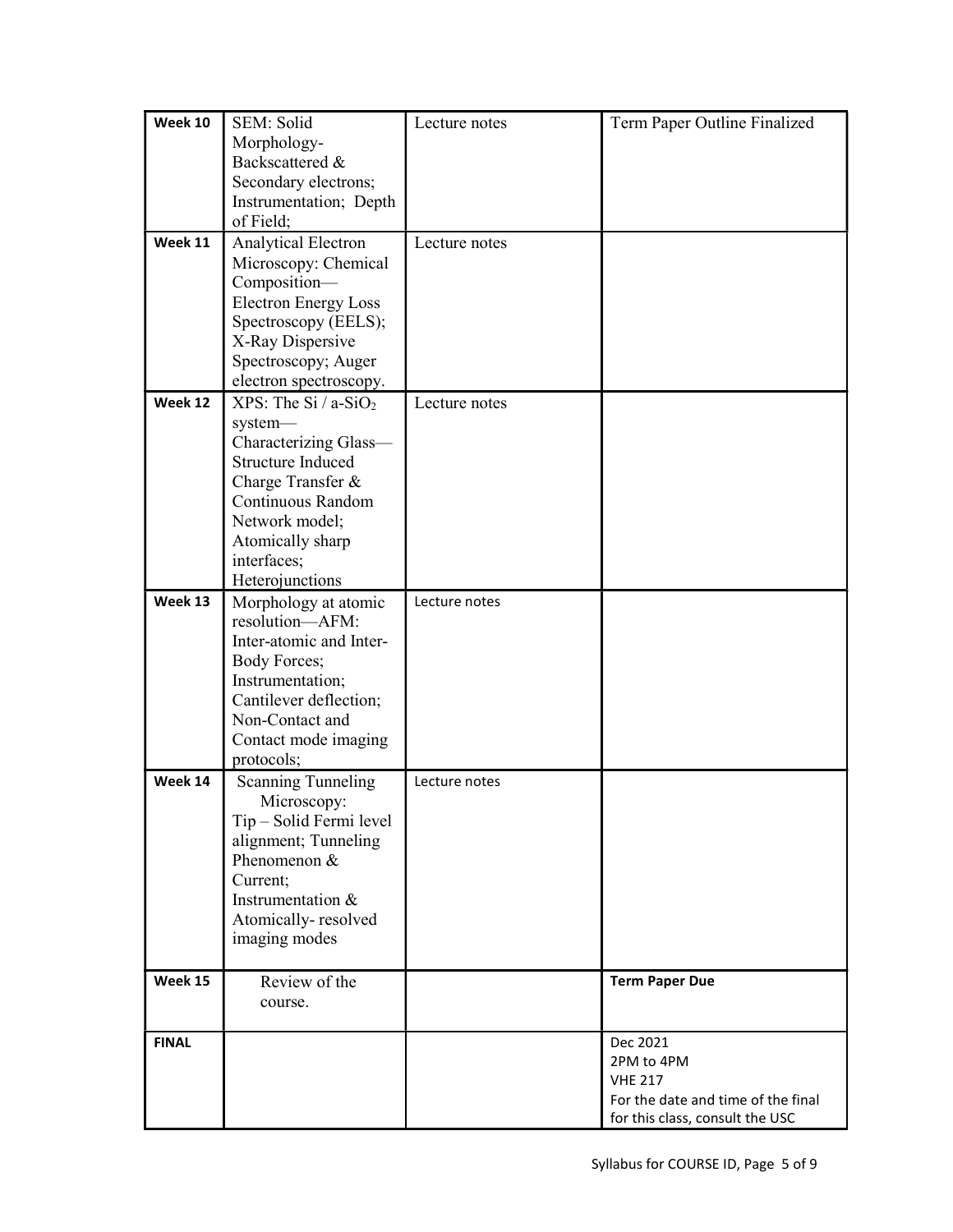|  | Schedule of Classes at |
|--|------------------------|
|  | www.usc.edu/soc.       |

## Statement on Academic Conduct and Support Systems

### Academic Conduct:

Plagiarism – presenting someone else's ideas as your own, either verbatim or recast in your own words – is a serious academic offense with serious consequences. Please familiarize yourself with the discussion of plagiarism in SCampus in Part B, Section 11, "Behavior Violating University Standards" https://policy.usc.edu/scampuspart-b/. Other forms of academic dishonesty are equally unacceptable. See additional information in SCampus and university policies on scientific misconduct, http://policy.usc.edu/scientific-misconduct.

### Support Systems:

#### Student Counseling Services (SCS) - (213) 740-7711 – 24/7 on call

Free and confidential mental health treatment for students, including short-term psychotherapy, group counseling, stress fitness workshops, and crisis intervention. https://engemannshc.usc.edu/counseling/

### National Suicide Prevention Lifeline - 1-800-273-8255

Provides free and confidential emotional support to people in suicidal crisis or emotional distress 24 hours a day, 7 days a week. http://www.suicidepreventionlifeline.org

Relationship and Sexual Violence Prevention Services (RSVP) - (213) 740-4900 - 24/7 on call Free and confidential therapy services, workshops, and training for situations related to gender-based harm. https://engemannshc.usc.edu/rsvp/

### Sexual Assault Resource Center

For more information about how to get help or help a survivor, rights, reporting options, and additional resources, visit the website: http://sarc.usc.edu/

Office of Equity and Diversity (OED)/Title IX Compliance  $-$  (213) 740-5086 Works with faculty, staff, visitors, applicants, and students around issues of protected class. https://equity.usc.edu/

### Bias Assessment Response and Support

Incidents of bias, hate crimes and microaggressions need to be reported allowing for appropriate investigation and response. https://studentaffairs.usc.edu/bias-assessment-response-support/

### The Office of Disability Services and Programs

Provides certification for students with disabilities and helps arrange relevant accommodations. http://dsp.usc.edu

### Student Support and Advocacy –  $(213)$  821-4710

Assists students and families in resolving complex issues adversely affecting their success as a student EX: personal, financial, and academic. https://studentaffairs.usc.edu/ssa/

#### Diversity at USC

Information on events, programs and training, the Diversity Task Force (including representatives for each school), chronology, participation, and various resources for students. https://diversity.usc.edu/

### USC Emergency Information

Provides safety and other updates, including ways in which instruction will be continued if an officially declared emergency makes travel to campus infeasible, http://emergency.usc.edu